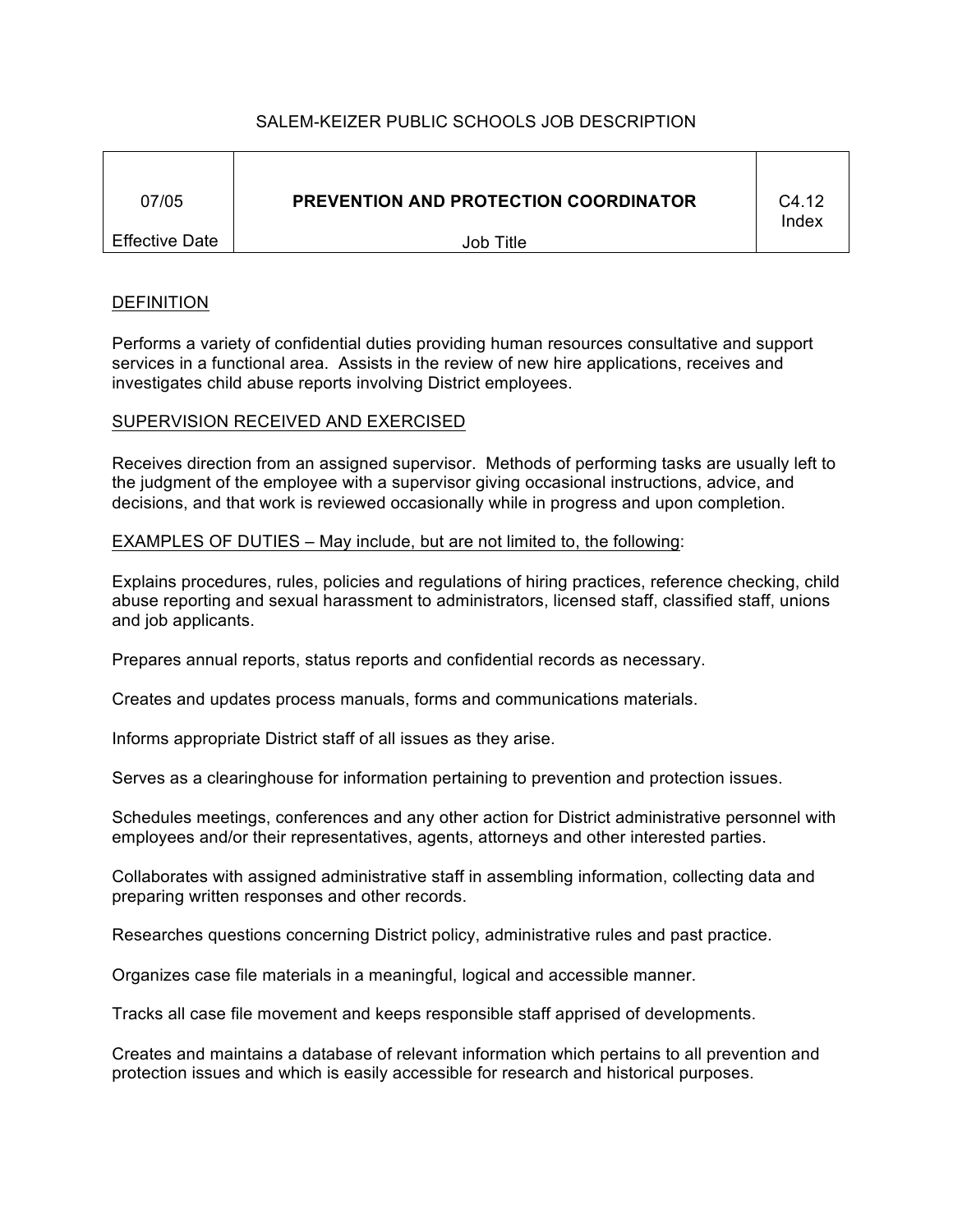Salem-Keizer Public Schools Prevention and Protection Coordinator (continued)

Performs final review of new hire applications and hiring data to ensure that the District is in compliance with federal regulations and to ensure paperwork and references are complete.

Conducts training for District staff on sexual harassment, child abuse, and on staff reporting requirements, obligations and responsibilities.

Coordinates training and/or information meetings on the prevention of sex abuse for parents of students and the community.

Performs related duties consistent with job description and assignment.

### MINIMUM QUALIFICATIONS Knowledge of:

Principles and practices of recordkeeping.

Modern office procedures, practices and computer equipment.

Standard English grammar and rules of composition.

Pertinent policies, procedures, rules, regulations and other provisions affecting assigned area of responsibility.

#### Ability to:

Research, compile and analyze complex confidential information and to prepare narrative documents and statistical reports.

Plan, organize and direct the flow of a large volume of work involving substantial District interests.

Analyze and resolve technical questions and procedural problems and develop and implement plans and procedures.

Develop and maintain procedural systems and controls.

Evaluate and establish work priorities.

Work effectively with individuals and groups whose interests differ markedly from District interests.

Operate a computer terminal and sophisticated software applications to enter, revise and retrieve information, to formulate methods of collecting and presenting information,

Communicate clearly and concisely, both orally and in writing.